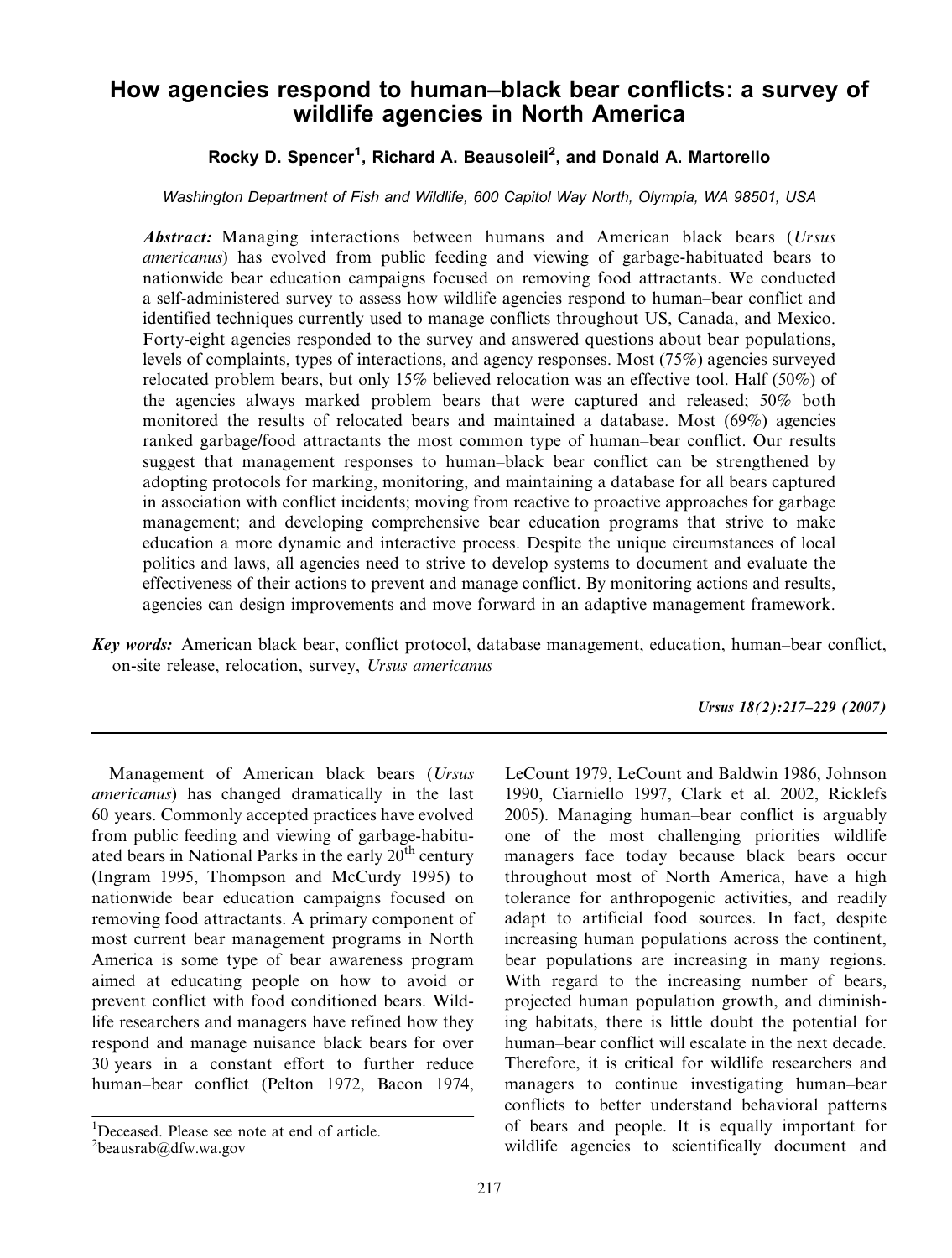communicate successes and failures of their management strategies so other managers and bear management programs as a whole can efficiently develop and implement more effective protocols. To that end, our objective was to compile and compare black bear conflict management protocols throughout North America so management agencies could learn from the experiences of other jurisdictions and update their own management protocols. Our survey builds on previous work on bear management protocols by Will (1980), Warburton and Maddrey (1994), McLaughlin and Vaughan (1999), and Whittaker and Burns (2001).

## Methods

We developed and emailed a self-administered questionnaire to assess elements of human–bear conflict protocols and to identify techniques used by wildlife agencies to manage conflicts throughout the US, Canada, and Mexico. The questionnaire included 25 questions about bear populations, levels of complaints, types of interactions, management strategies, and documentation. Question formats included multiple-choice, ranking from most to least common, and yes/no responses (Appendix A). For comparison purposes in the US, we report some of the responses by region (northwest  $=$  Alaska, Idaho, Montana, Oregon, Washington, Wyoming; southwest = Arizona, California, Colorado, New Mexico, Nevada, Oklahoma, Texas, Utah; northeast = Connecticut, Maine, Massachusetts, Michigan, Minnesota, New Hampshire, New Jersey, New York, Ohio, Pennsylvania, Vermont; southeast = Alabama, Arkansas, Florida, Georgia, Kentucky, Louisiana, Mississippi, North Carolina, South Carolina, Tennessee, West Virginia, Virginia, Missouri).

For the analysis, we converted all responses to numerical scores. We treated multiple-choice scores as nominal data, yes/no scores as dichotomous data, and ranked scores as ordinal data. For multiplechoice scores we calculated the proportion of each score from all choices. Similarly, we calculated the proportion of each score for ranked questions but standardized the result by the highest possible total score. In some cases, respondents gave incomplete or multiple answers or a range. For ranges we used the average score; we omitted from analysis incomplete or multiple answer data.

In the US, we calculated the number of human– bear complaints per 10,000 people (US Census Bureau 2000). Because the average complaint level per person in some states would be dramatically affected by including metropolitan areas where bears do not occur, we also calculated per capita complaint rate for only those counties occupied by black bears, using the distribution map from Pelton and van Manen (1994). Although Pelton and van Manen's map is dated and bear distribution may have changed since 1994, it is the best available bear distribution map by county. We did not include Mexico or Canadian jurisdictions in our analysis because data on human population size were not available to us at a similar geographic scale.

We surveyed 39 states, 12 provinces, and Mexico; Mexico did not provide data by state. States without self-sustaining bear populations (North Dakota, South Dakota, Nebraska, Kansas, Iowa, Indiana, Illinois, Delaware, and the District of Columbia) were not contacted; the Province of Prince Edward Island also was not contacted. The survey was conducted between March and July 2006, and the agency's bear biologist or manager completed the survey.

## Results

### Population

We received completed questionnaires from all 39 states, 8 of 12 provinces, and Mexico. Of the 48 responding agencies, 44 (91.6%) provided general estimates of black bear population size, totaling approximately 747,000 animals in North America (Table 1). In the US, Alaska reported the highest number of black bears with a ''conservative'' estimate of 72,500; in the lower 48 states, bear population sizes varied from 55 in Mississippi to 34,000 in California. In Canada, British Columbia reported the highest number of bears, approximately 140,000, and New Brunswick reported the lowest, with 16,000. Mexico did not report a bear population estimate.

### **Complaints**

All 48 agencies provided an average number of complaints per year, resulting in approximately 43,237 complaints annually in North America (Table 1). Complaints per 10,000 people for counties occupied by bears ranged from 0.01 (Texas) to 12.15 (Connecticut; Fig. 1). Most (82%) respondents indicated black bear problems were ''common'', ''increasingly common'', or a ''serious problem'' (Table 1). For the provinces, British Columbia and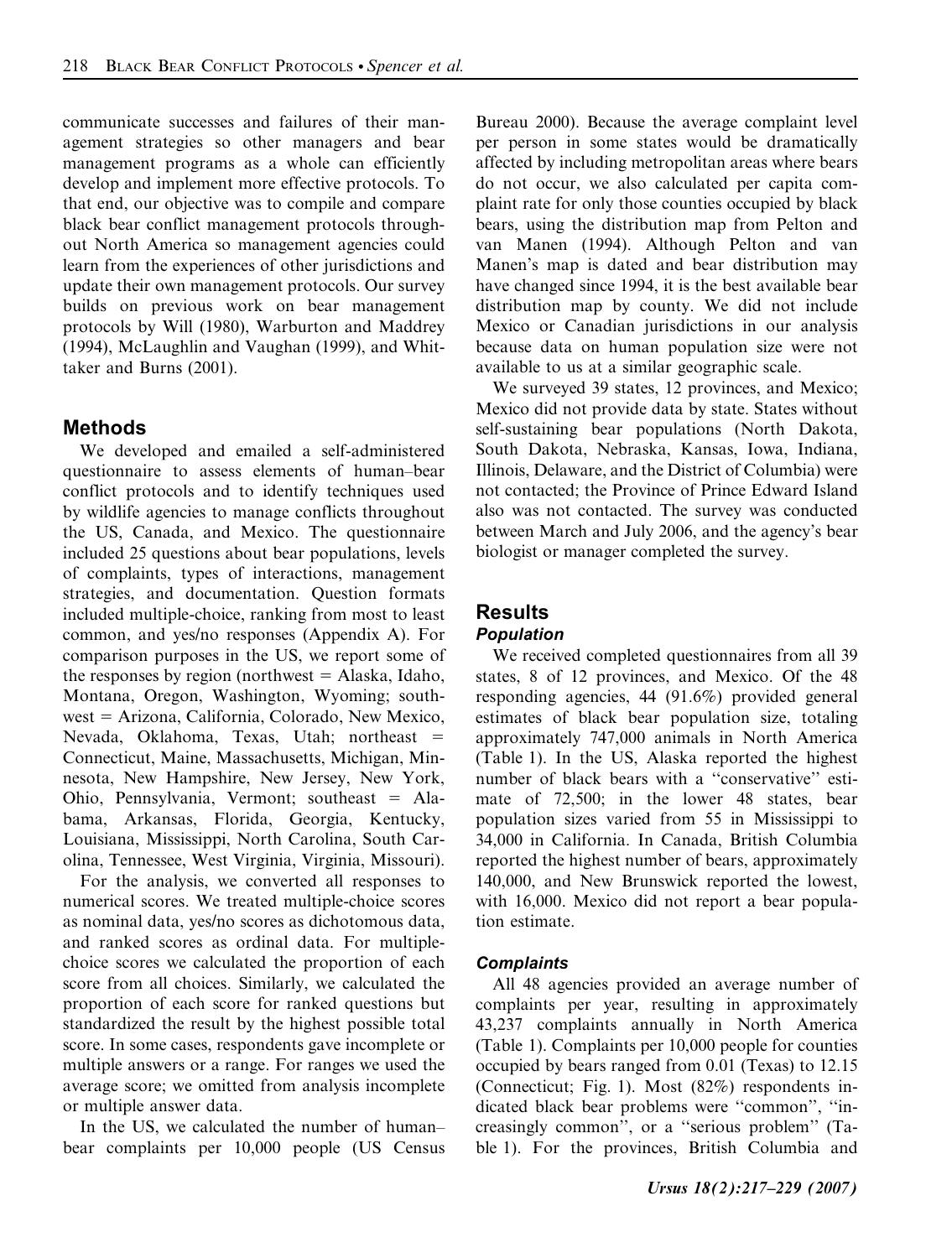Table 1. Black bear population estimates, number of black bear complaints per year, and black bear complaint trend for Mexico and by state or province, from a 2006 survey of North American wildlife agencies.

| <b>Estimated</b>          |                                       |                           |                                |  |  |  |  |  |  |
|---------------------------|---------------------------------------|---------------------------|--------------------------------|--|--|--|--|--|--|
| Jurisdiction              | black bear<br>population <sup>a</sup> | Bear com-<br>plaints/year | <b>Bear complaint</b><br>trend |  |  |  |  |  |  |
| <b>British Columbia</b>   | 140,000                               | 10,000                    | increasing                     |  |  |  |  |  |  |
| Manitoba                  | 30,000                                | 1,450                     | common                         |  |  |  |  |  |  |
| <b>New Brunswick</b>      | 16,000                                | 200                       | common                         |  |  |  |  |  |  |
| Nova Scotia               | unknown                               | 1,037                     | increasing                     |  |  |  |  |  |  |
| Ontario                   | 100,000                               | 10,000                    | common                         |  |  |  |  |  |  |
| Quebec                    | 70,000                                | 1,156                     | increasing                     |  |  |  |  |  |  |
| Saskatchewan              | 30,000                                | 225                       | common                         |  |  |  |  |  |  |
| Yukon                     | 10,000                                | 100                       | common                         |  |  |  |  |  |  |
| Alabama                   | 75                                    | 3                         | minor                          |  |  |  |  |  |  |
| Alaska <sup>b</sup>       | 72,500                                | 1,250                     | common                         |  |  |  |  |  |  |
| Arizona                   | 2,500                                 | 66                        | serious                        |  |  |  |  |  |  |
| Arkansas                  | 3,500                                 | 148                       | common                         |  |  |  |  |  |  |
| California                | 34,000                                | 1,000                     | common                         |  |  |  |  |  |  |
| Colorado                  | 12,000                                | 1,200                     | common                         |  |  |  |  |  |  |
| Connecticut               | 300                                   | 2,250                     | increasing                     |  |  |  |  |  |  |
| Florida                   | 2,637                                 | 1,182                     | increasing                     |  |  |  |  |  |  |
| Georgia                   | 2,200                                 | 837                       | increasing                     |  |  |  |  |  |  |
| Idaho                     | 20,000                                | 35                        | minor                          |  |  |  |  |  |  |
| Kentucky                  | 250                                   | 87                        | serious                        |  |  |  |  |  |  |
| Louisiana                 | 600                                   | 350                       | increasing                     |  |  |  |  |  |  |
| Maine                     | 25,000                                | 300                       | minor                          |  |  |  |  |  |  |
|                           | 550                                   | 400                       | serious                        |  |  |  |  |  |  |
| Maryland<br>Massachusetts | 2,950                                 | 110                       |                                |  |  |  |  |  |  |
| Michigan                  | 1,700                                 | 350                       | increasing<br>increasing       |  |  |  |  |  |  |
| Minnesota                 | 25,000                                | 55                        | minor                          |  |  |  |  |  |  |
|                           | 55                                    | $\overline{2}$            |                                |  |  |  |  |  |  |
| Mississippi               | 350                                   | 80                        | minor                          |  |  |  |  |  |  |
| Missouri                  |                                       |                           | increasing                     |  |  |  |  |  |  |
| Montana                   | 16,500<br>200                         | 250                       | increasing                     |  |  |  |  |  |  |
| Nevada                    |                                       | 165                       | increasing                     |  |  |  |  |  |  |
| New Hampshire             | 5,000                                 | 750                       | common                         |  |  |  |  |  |  |
| New Jersey                | 2,400                                 | 1,100                     | increasing                     |  |  |  |  |  |  |
| <b>New Mexico</b>         | 5,500                                 | 200                       | serious                        |  |  |  |  |  |  |
| New York                  | 7,000                                 | 1,000                     | increasing                     |  |  |  |  |  |  |
| North Carolina            | 11,000                                | 300                       | common                         |  |  |  |  |  |  |
| Ohio                      | 100                                   | 35                        | minor                          |  |  |  |  |  |  |
| Oklahoma                  | 200                                   | 25                        | common                         |  |  |  |  |  |  |
| Oregon                    | 27,750                                | 500                       | increasing                     |  |  |  |  |  |  |
| Pennsylvania              | 15,000                                | 1,500                     | increasing                     |  |  |  |  |  |  |
| South Carolina            | 1,150                                 | 160                       | increasing                     |  |  |  |  |  |  |
| Tennessee                 | 2,750                                 | 1,000                     | increasing                     |  |  |  |  |  |  |
| Texas                     | unknown                               | 1                         | minor                          |  |  |  |  |  |  |
| Utah                      | 2,250                                 | 35                        | common                         |  |  |  |  |  |  |
| Vermont                   | 4,100                                 | 250                       | serious                        |  |  |  |  |  |  |
| Virginia                  | 8,000                                 | 431                       | increasing                     |  |  |  |  |  |  |
| Washington                | 25,000                                | 475                       | common                         |  |  |  |  |  |  |
| West Virginia             | 11,000                                | 1,000                     | common                         |  |  |  |  |  |  |
| Wyoming                   | unknown                               | 177                       | increasing                     |  |  |  |  |  |  |
| Mexico <sup>c</sup>       | unknown                               | 10                        | minor                          |  |  |  |  |  |  |
| Total                     | 747,083                               | 43,237                    |                                |  |  |  |  |  |  |

<sup>a</sup>Based best available information; methods and precision vary. **<sup>b</sup>Excludes interior Alaska.** 

<sup>c</sup>Statistics not provided by state.

Ontario reported the highest number of annual bear complaints, with 10,000/year in each province, and New Brunswick and Yukon had the least with 200 and 100, respectively. In the US, Connecticut, despite an estimated bear population of 300, had the most complaints at 2,250, followed by Pennsylvania with 1,500. Not surprisingly, the states with the least number of complaints were Alabama, Mississippi, and Texas; each of these states had only remnant bear populations. Mexico reported an average of only 10 complaints/year.

The majority of agencies (69%) ranked garbage/ food attractants the most common type of human– bear conflict, followed by general sightings (Table 2, Fig. 2). The apiary/orchard/crop category and human encounters were ranked similarly; livestock and human attacks were the least common type of conflict reported. Most (77%) respondents indicated they did not have a damage fund to reimburse losses due to black bears.

Summer (Jun–Aug) was the peak complaint period for 52% of the agencies across North America, followed by spring (Mar–May; peak for 29% of agencies) and fall (Sep–Nov; 19% of agencies). The northwestern states reported 67% of the human–bear conflict occurred in both spring and summer (most states ranked these seasons equally; followed by fall (33%); in the southeastern states, spring  $(42\%)$  and summer  $(42\%)$  were also the peak time for conflict. In the southwest, 50% of states reported summer as the peak followed by fall (38%) and spring  $(12\%)$ ; in the northeast, summer  $(55\%)$ produced the most conflict followed by spring (45%). In the Provinces, 71% reported summer as the peak followed by fall (29%). In Mexico, spring was the peak season for conflict.

#### Conflict response protocols

Forty-three agencies (89%) had defined protocols (i.e., agency policy or standard operating procedure) for field personnel when responding to human–bear conflicts. In response to the question ''How does your agency respond to black human–bear interactions where public safety is a factor?'' the most common response was a site visit, followed by capture/relocation, and euthanasia; kill permits and use of hunters were the least common response (Fig. 3). Culvert traps were the most common method used to capture black bear, followed by leg-hold snares; the use of dogs was least common method.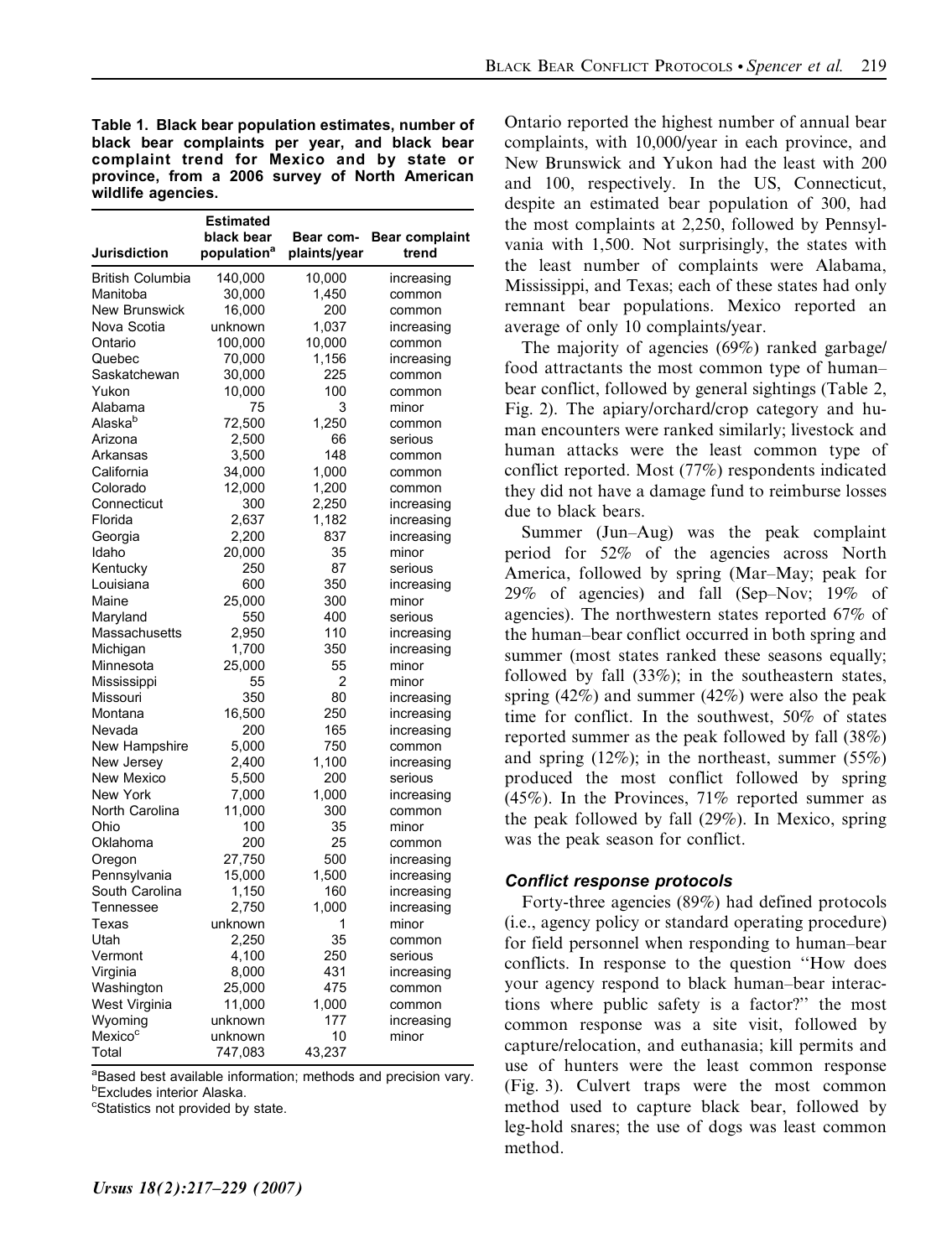

Fig. 1. Number of black bear complaints by state per 10,000 people (in counties occupied by black bear only) from a 2006 survey by location (A) and ranked comparison (B).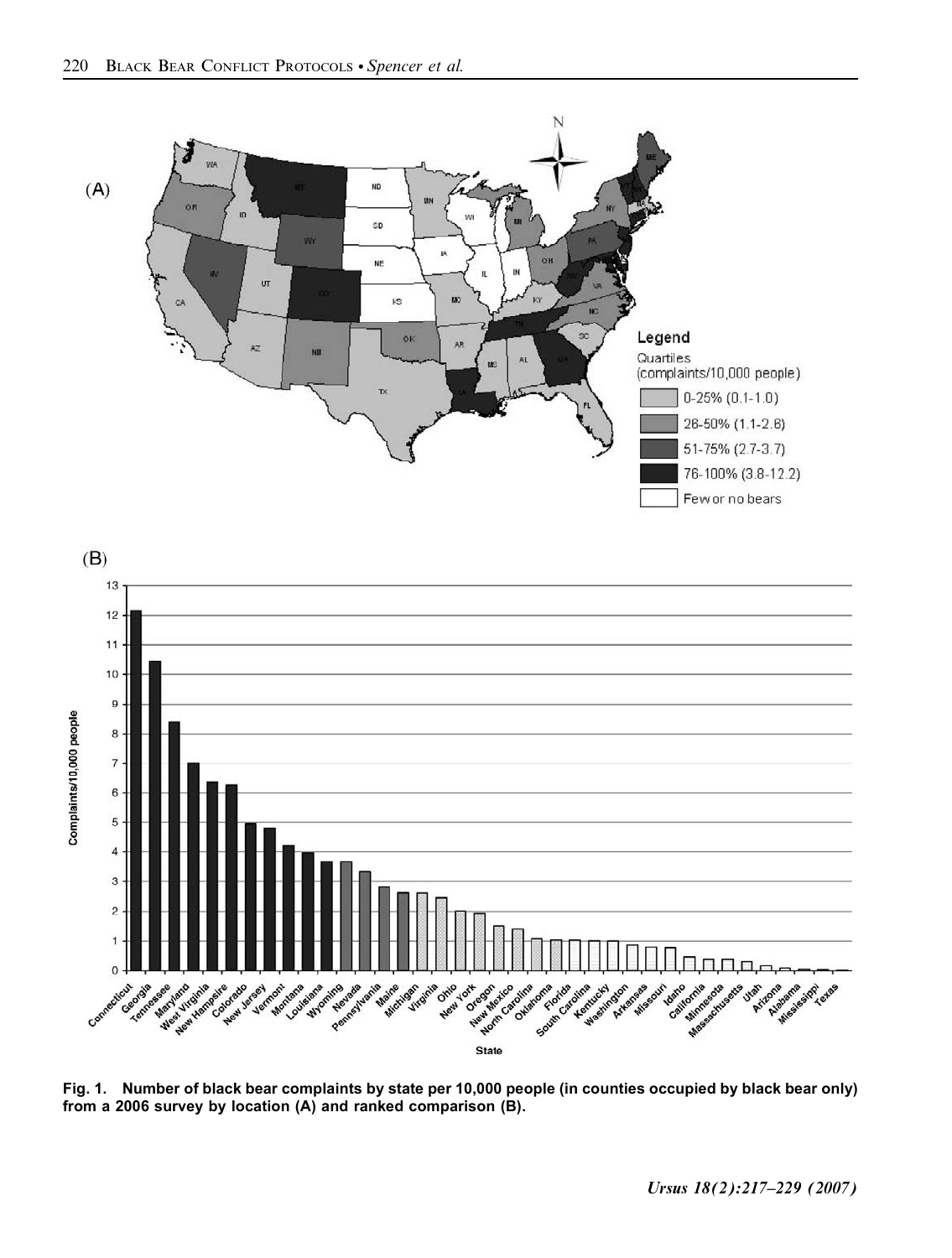| <b>State</b>            | General<br>sightings | Garbage/food<br>attraction | Human/black<br>bear encounters | Campsite<br>encounters  | Apiary/orchard /<br>crop damage | Livestock<br>attacks | Human<br>attacks |
|-------------------------|----------------------|----------------------------|--------------------------------|-------------------------|---------------------------------|----------------------|------------------|
| <b>British Columbia</b> | 1                    | $\overline{2}$             | $\overline{4}$                 | 5                       | 3                               | 6                    | 7                |
| Manitoba                | 2                    | 1                          | nr                             | nr                      | 3                               | 4                    | 5                |
| New Brunswick           | 4                    | 1                          | 5                              | 3                       | $\overline{2}$                  | 6                    | $\overline{7}$   |
| Nova Scotia             | 3                    | 1                          | 2                              | nr                      | 4                               | nr                   | nr               |
| Ontario                 | 1                    | $\overline{2}$             | 3                              | $\overline{\mathbf{4}}$ | 5                               | 6                    | $\overline{7}$   |
| Quebec                  | 1                    | 3                          | 2                              | 4                       | 5                               | 7                    | 6                |
| Saskatchewan            | 5                    | 1                          | 6                              | 2                       | 4                               | 3                    | 7                |
| Yukon                   | 1                    | $\overline{2}$             | 3                              | 4                       | 6                               | $\overline{7}$       | 5                |
| Alabama                 | nr                   | 1                          | 3                              | nr                      | $\overline{c}$                  | nr                   | nr               |
| Alaska                  | 3                    | 1                          | $\overline{c}$                 | 5                       | $\overline{7}$                  | 4                    | 6                |
| Arizona                 | 1                    | 2                          | 4                              | 3                       | nr                              | 5                    | 6                |
| Arkansas                | 2                    | 1                          | 3                              | 6                       | 5                               | 4                    | 7                |
| California              | $\overline{2}$       | 1                          | 4                              | 3                       | 5                               | 6                    | $\overline{7}$   |
| Colorado                | 1                    | 2                          | 6                              | 5                       | 3                               | 4                    | 7                |
| Connecticut             | 1                    | 3                          | 2                              | 6                       | 5                               | 4                    | $\overline{7}$   |
| Florida                 | 1                    | 2                          | 4                              | nr                      | 3                               | 5                    | 6                |
| Georgia                 | 2                    | 1                          | 4                              | 3                       | 5                               | 6                    | $\overline{7}$   |
| Idaho                   | 7                    | 1                          | 5                              | 4                       | 3                               | $\overline{2}$       | 6                |
| Kentucky                | 3                    | 1                          | 2                              | 4                       | 5                               | 6                    | 7                |
| Louisiana               | 2                    | 1                          | 5                              | 4                       | 3                               | 6                    | n <sub>r</sub>   |
| Maine                   | 3                    | 1                          | 6                              | 4                       | 2                               | 5                    | $\overline{7}$   |
| Massachusetts           | 2                    | 1                          | 5                              | 3                       | 4                               | 6                    | nr               |
| Michigan                | $\overline{2}$       | 1                          | 5                              | 4                       | 3                               | 6                    | $\overline{7}$   |
| Minnesota               | nr                   | 1                          | nr                             | nr                      | 2                               | nr                   | 3                |
| Mississippi             | 1                    | 4                          | $\overline{2}$                 | 5                       | 3                               | 6                    | 7                |
| Missouri                | 1                    | 2                          | 7                              | 7                       | 3                               | 7                    | 7                |
| Montana                 | 4                    | 1                          | $\overline{c}$                 | 5                       | 3                               | 6                    | 7                |
| Nevada                  | 2                    | 1                          | 3                              | 5                       | 4                               | 6                    | nr               |
| New Hampshire           | 6                    | 1                          | 4                              | 2                       | 3                               | 5                    | 7                |
| New Jersey              | 2                    | 1                          | 3                              | 5                       | 6                               | 4                    | $\overline{7}$   |
| New Mexico              | 3                    | 1                          | 5                              | 4                       | $\overline{c}$                  | 6                    | $\overline{7}$   |
| New York                | 1                    | 2                          | 6                              | 3                       | 4                               | 5                    | 7                |
| North Carolina          | $\overline{2}$       | 1                          | 5                              | 6                       | 3                               | 4                    | $\overline{7}$   |
|                         | 1                    | 2                          |                                |                         | 3                               |                      |                  |
| Ohio                    |                      | 1                          | nr                             | nr                      | 6                               | 4<br>7               | nr               |
| Oklahoma                | 4<br>5               | 1                          | 6<br>$\mathbf{1}$              | 6<br>$\overline{4}$     | $\overline{c}$                  | 3                    | $\overline{7}$   |
| Oregon                  |                      |                            |                                | 5                       |                                 |                      | nr               |
| Pennsylvania            | 2                    | 1                          | 3                              |                         | 4                               | 6                    | $\overline{7}$   |
| South Carolina          | 5                    | 1                          | 3                              | 4                       | $\overline{2}$                  | 6                    | nr               |
| Tennessee               | 2                    | $\mathbf{1}$               | 3                              | 4                       | 6                               | 5                    | 7                |
| Texas                   | 1                    | nr                         | nr                             | nr                      | 7                               | nr                   | $\overline{7}$   |
| Utah                    | 6                    | $\mathbf{1}$               | $\overline{4}$                 | $\overline{2}$          | 3                               | 5                    | $\overline{7}$   |
| Vermont                 | 1                    | $\overline{2}$             | 4                              | 6                       | 3                               | 5                    | $\overline{7}$   |
| Virginia                | 4                    | 1                          | nr                             | nr                      | $\overline{c}$                  | 3                    | nr               |
| Washington              | 2                    | 1                          | 5                              | 4                       | 3                               | 6                    | 7                |
| West Virginia           | 6                    | 1                          | 2                              | 5                       | 3                               | 4                    | 7                |
| Wyoming                 | 6                    | 1                          | $\overline{2}$                 | 5                       | 4                               | 3                    | $\overline{7}$   |
| Mexico <sup>a</sup>     | 7                    | 4                          | 3                              | 6                       | $\overline{2}$                  | 1                    | 5                |

Table 2. Rankings of 7 black bear–human conflict types (most [1]–least common [7]) by state or province from survey of North American wildlife agencies, 2006. No response = nr.

<sup>a</sup>Statistics not provided by state.

Most (75%) agencies relocate problem bears. Of these 36 agencies, 16 (44%) indicated that ''public pressure'' was the primary reason for relocation and 14 (41%) indicated it was driven by a ''2 or 3 strike policy'' (bears were initially relocated for conflict or nuisance reasons, but if they returned to the conflict site or were elsewhere identified a second or third time as a conflict/nuisance bear, they were euthanized, generally for public safety). Only 5 agencies (15%) indicated relocation was the best management approach.

We found  $42\%$  (20 of 48) of states and provinces use on-site release as an alternative to relocation or killing bears involved in conflicts. However, similar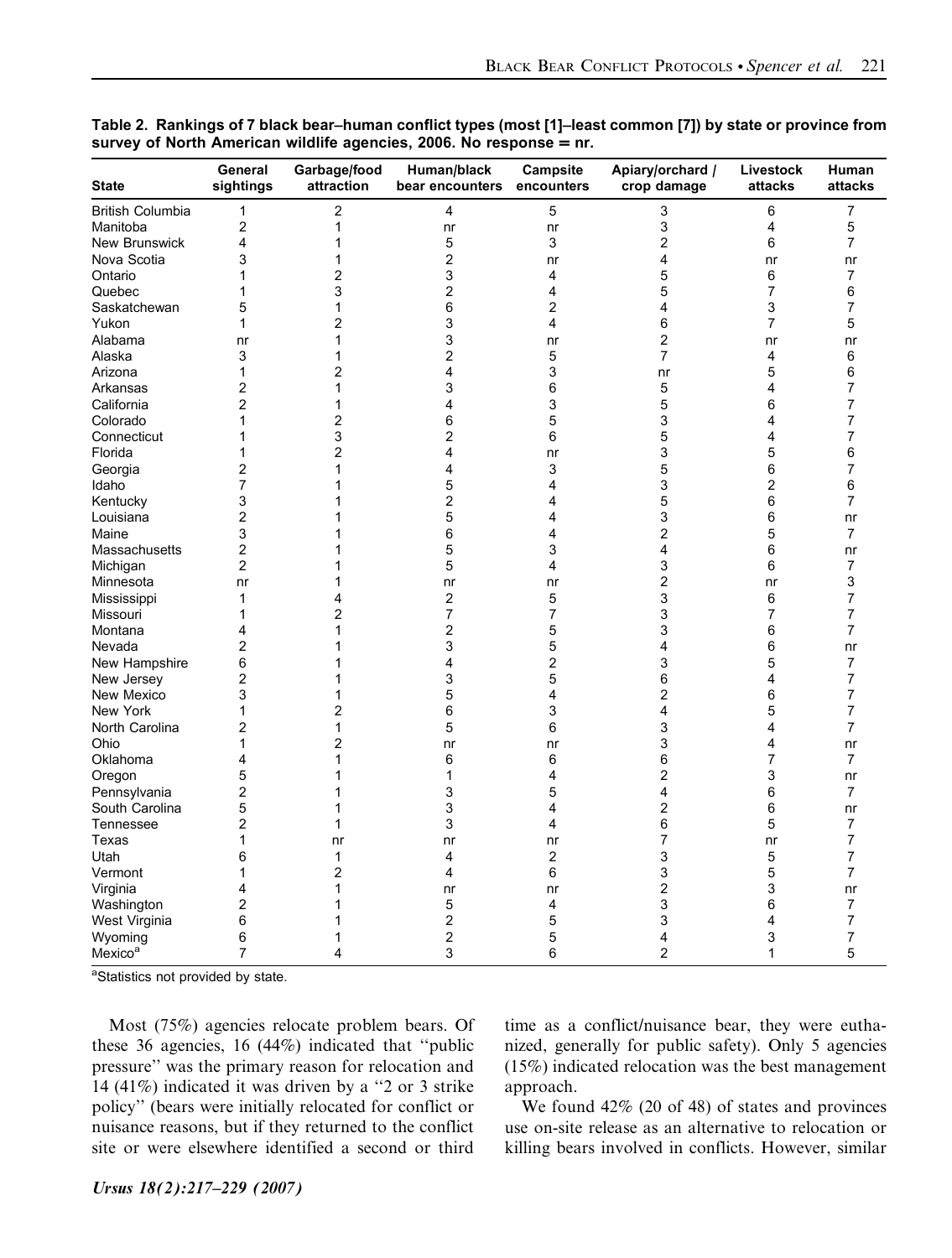

Fig. 2. Comparative frequency of reasons given for complaints of black bear–human conflicts as reported by North American wildlife agencies (ranking 1–7, 1 most common), 2006.

to relocation data, only 65% (13 of 20) of these respondents mark released bears in all cases and only 9 respondents maintain a database.

Most agencies (64%) used aversive conditioning as a tool for black bears involved in conflict. Rubber bullets and loud noises were the most common aversive conditioning used; barking dogs were seldom used. Half (24 of 48) of respondents indicated that their agency used bear-resistant containers; of those 33% (8 of 24) provided agency funds to purchase bear-resistant containers, suggesting most agencies use outside funds to purchase bear-resistant containers, likely because of budget limitations.

#### Monitoring and data management

Twenty-four (50%) agencies reported that they marked captured problem bears ''all the time'', 11  $(23%)$  marked bears "most of the time", 7  $(15%)$ marked bears "some of the time", and  $3(6%)$ "never" marked released bears (2 did not respond). Fifty percent (23 of 46) of agencies maintained a database of marked animals to monitor results of aversive conditioning and relocation of black bears. Forty-two percent (20 of 48) of respondents released bears on-site. Of these, 13 always marked released bears and 14 maintained a database to monitor results.



Fig. 3. Comparative frequency (rank 1–5; 1 being the most common) of how wildlife agencies in North America respond to black bear–human conflict where public safety is a factor, 2006.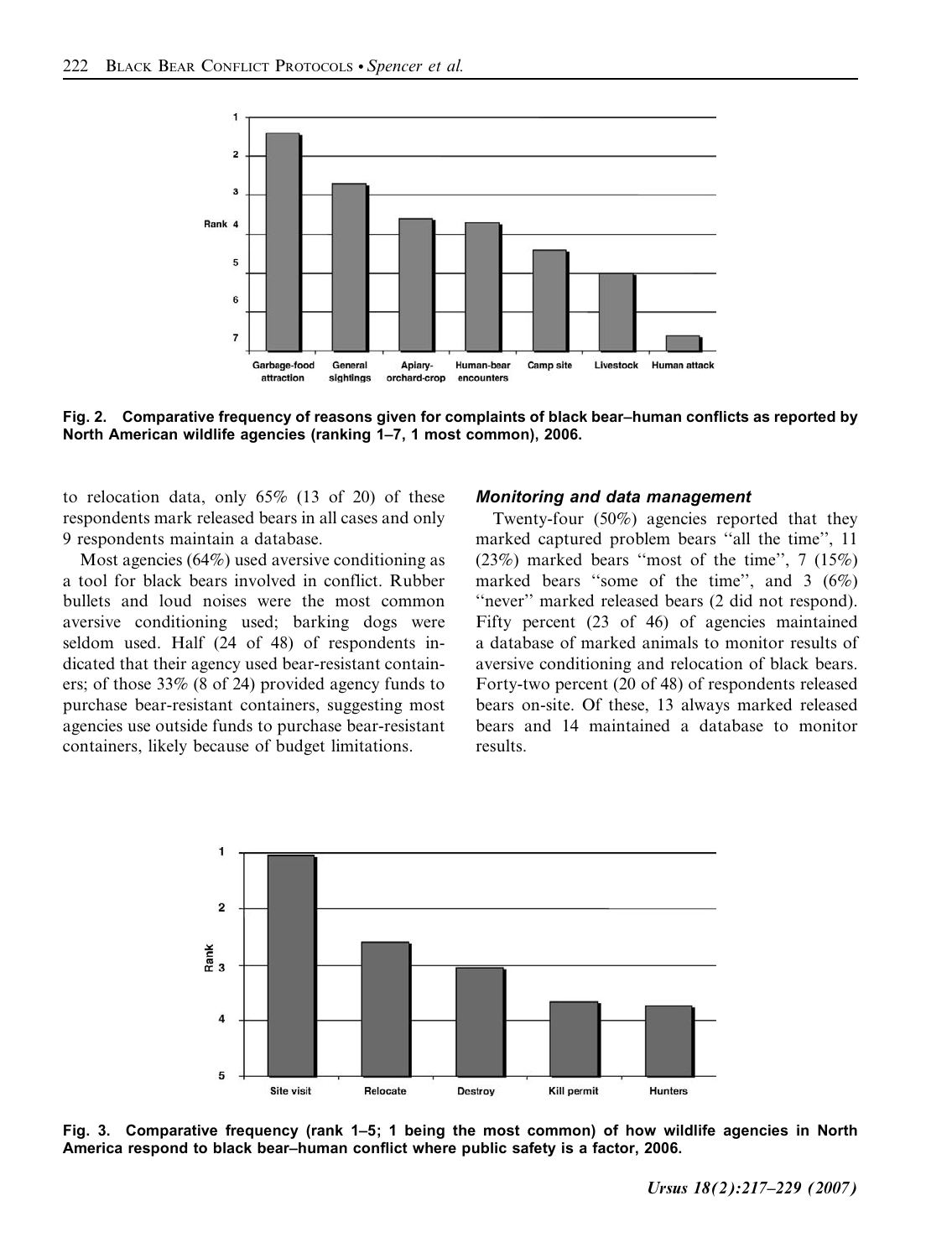

Fig. 4. Percent North American wildlife agencies reporting techniques they would like to use more often when responding to human–bear conflict, from a 2006 survey.

#### Legislation

About half of respondents (47%) indicted that their state or province had a statute, policy, or law allowing fines for creating depredation situations. In response to the question ''What techniques would you like to see your agency use more when responding to human–bear interactions?'' ''garbage management'' and ''fines'' were preferred over reactive approaches such as ''aversive conditioning'' and ''relocation'' (Fig. 4).

#### **Education**

Most agencies (81%) had a bear education program; ''brochures'', ''press releases'', and ''radio and TV'' were the most common resources (Fig. 5). There was no clear indication of the method they would like to use more to educate the public, although 26% indicated ''radio and TV'', followed almost equally by ''press releases'' (21%) and "workshops"  $(20\%)$ .

## Discussion and management recommendations Bear complaints/state

In the US, we found wide variation in the number of annual bear complaints (range:1–2,150). However, when we restricted our measure of human population size to counties occupied by bears,  $82\%$  (31 of 38) of states reported  $\leq$  complaints/ 10,000 people annually. Many states with high human populations and substantial bear populations (e.g., Arkansas, California, Massachusetts, Minnesota, Washington) had relatively low bear complaints per capita  $\leq 1$  complaint/10,000 people annually).



Fig. 5. Comparative frequency of types of education materials (ranked 1–6; 1 is most common) North American wildlife agencies provide and use to educate the public about nuisance black bears, from a 2006 survey.

Ursus 18(2):217–229 (2007)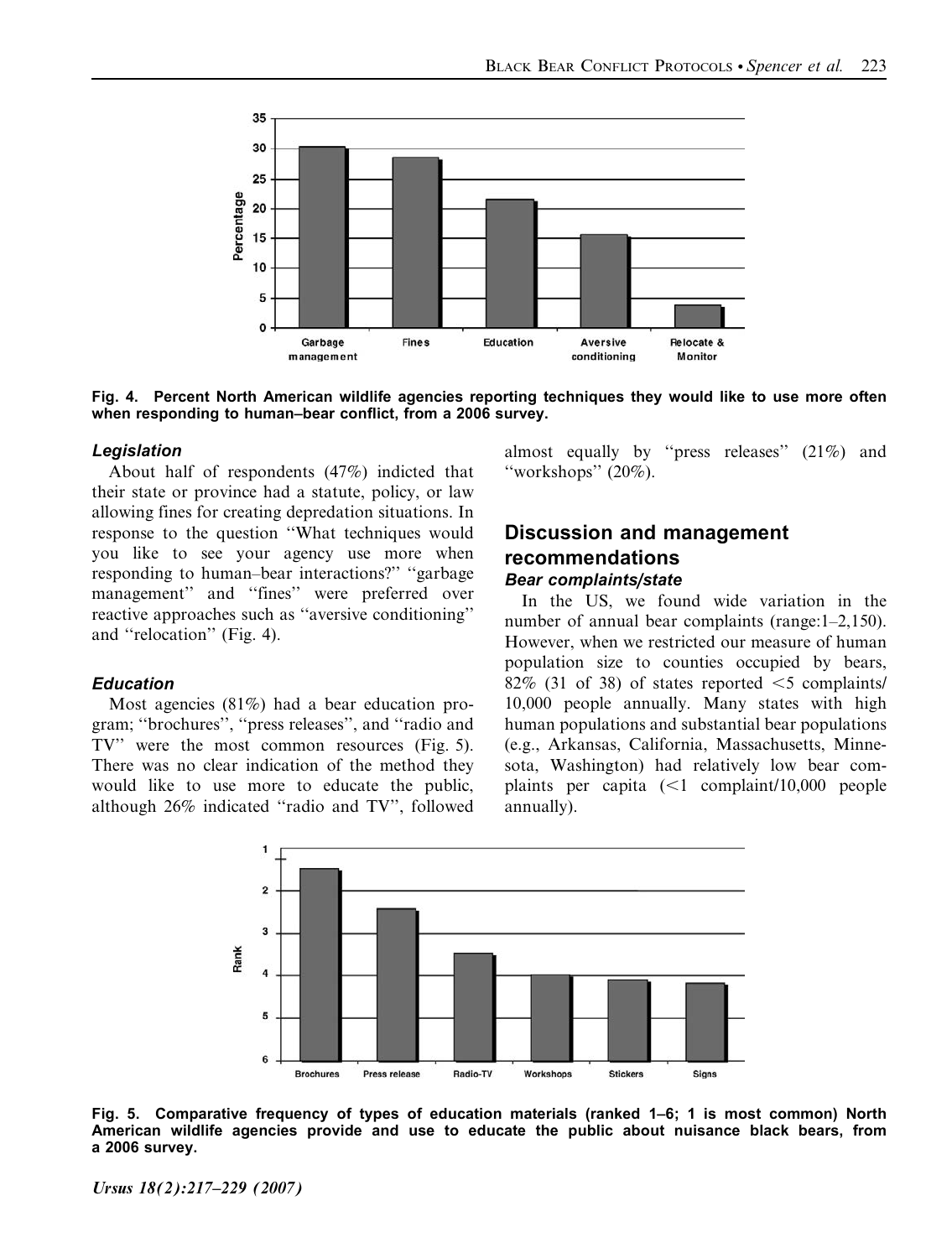Not surprisingly, we found that garbage related complaints were most common. The behavioral consequences of food-conditioned bears have been well documented and human–bear conflicts typically lead to relocating or destroying the bear (Garner and Vaughan 1989, Garshelis 1989). Work by McCarthy and Seavoy (1994) suggests that education on proper sanitation methods should be the first priority to address garbage related issues. Although using a bear-resistant container may help resolve garbage-related issues in chronic problem areas (McCarthy and Seavoy 1994, R. Spencer, unpublished data), this may be cost prohibitive on a regional level. We suspect that is why only half (24 of 48) of agencies used bear-resistant containers and only 8 (33%) of those funded bear-proof containers. Bear-resistant containers generally cost \$500–2,000 and can require substantial equipment changes for garbage collection agencies. Lack of agency funds and personnel limits the ability to make bear-resistant containers readily available. To overcome this, we encourage managers to develop education-based pilot projects in selected problem areas and focus efforts to secure funding for bearproof containers through legislative funds, matching funds, grant proposals, and partnering with local wildlife organizations and waste management companies. Developing and nurturing grassroots outreach efforts that are dedicated to disseminating accurate information about bears and conflict prevention through sanitation can be extremely effective (Morgan et al. 2004).

It may be beneficial to establish an agency policy on food attractants and the use of bear-proof containers. Policy is similar to the process of problem solving, where the problem is defined (i.e. garbage and food attractants are the problem), plans are formulated, plans are executed, and results are evaluated (Bacon 1974). We recognize that these approaches have an upfront investment in time and energy, but argue that these can be compensated by important future dividends if garbage-related human–bear conflicts are greatly reduced or eliminated. When human–bear conflicts are caused by access to garbage, we encourage a proactive approach to address the problem with the expectation of a positive result, as opposed to the annual reactive response often resulting in stretching limited resources and relocation or killing multiple bears; an evaluation of the effectiveness of these approaches should include an analysis of costs.

#### Conflict response protocols

We found that most agencies respond to human– bear conflict where safety is a concern by visiting the complaint site to determine the appropriate action, providing educational materials, trapping, or euthanasia. Most interesting to us was the issue of relocation. Over two-thirds of wildlife agencies relocated bears involved in human–bear conflict, yet only 15% indicated it was an effective management tool. Because almost half of responding agencies did not maintain a database to monitor relocation success, it was unclear what data or relocation parameters were used to produce that result. Our survey suggests that the policy decision to relocate bears was driven more by social pressure than biological merit. Relocation as a management tool has been well documented (Rogers 1986, Warburton and Maddrey 1994, Witmer and Whittaker 2001, Beckman et al. 2004), but few authors stress the need for ongoing science-based evaluation (Martin et al. 1994). This issue is further complicated by agency liability, lack of relocation areas, strain on limited personnel and funding (Riley et al. 1994), and the fate of the relocated bear. Based on the information we collected on relocation, agencies believe the public expects them to use non-lethal methods to resolve human–bear interactions. In addition to public expectations, agency decisions about bear relocation also should be based on the efficacy of relocation as a means to prevent further human–bear conflicts.

We recommend that all relocated bears be permanently marked and that agency databases be maintained to monitor results of relocations. Synthesis of these data could provide valuable long-term scientific and management information, and helpful, credible data on relocation results for public dissemination and future policy direction. Useful information could include the bear's age, sex, problem behavior, distance moved, aversion technique, success rate, how often bears returned (reoffended), and time elapsed if the bear returned to the problem area. For example, in the past Washington Department of Fish and Wildlife did not permanently mark all relocated bears or maintain a centralized database and did not identify bear relocation sites. The Department was thus unable to determine if a released bear re-offended. This was particularly problematic because the Department has a two strikes policy. Incomplete data was used when responding to internal, legislative, and public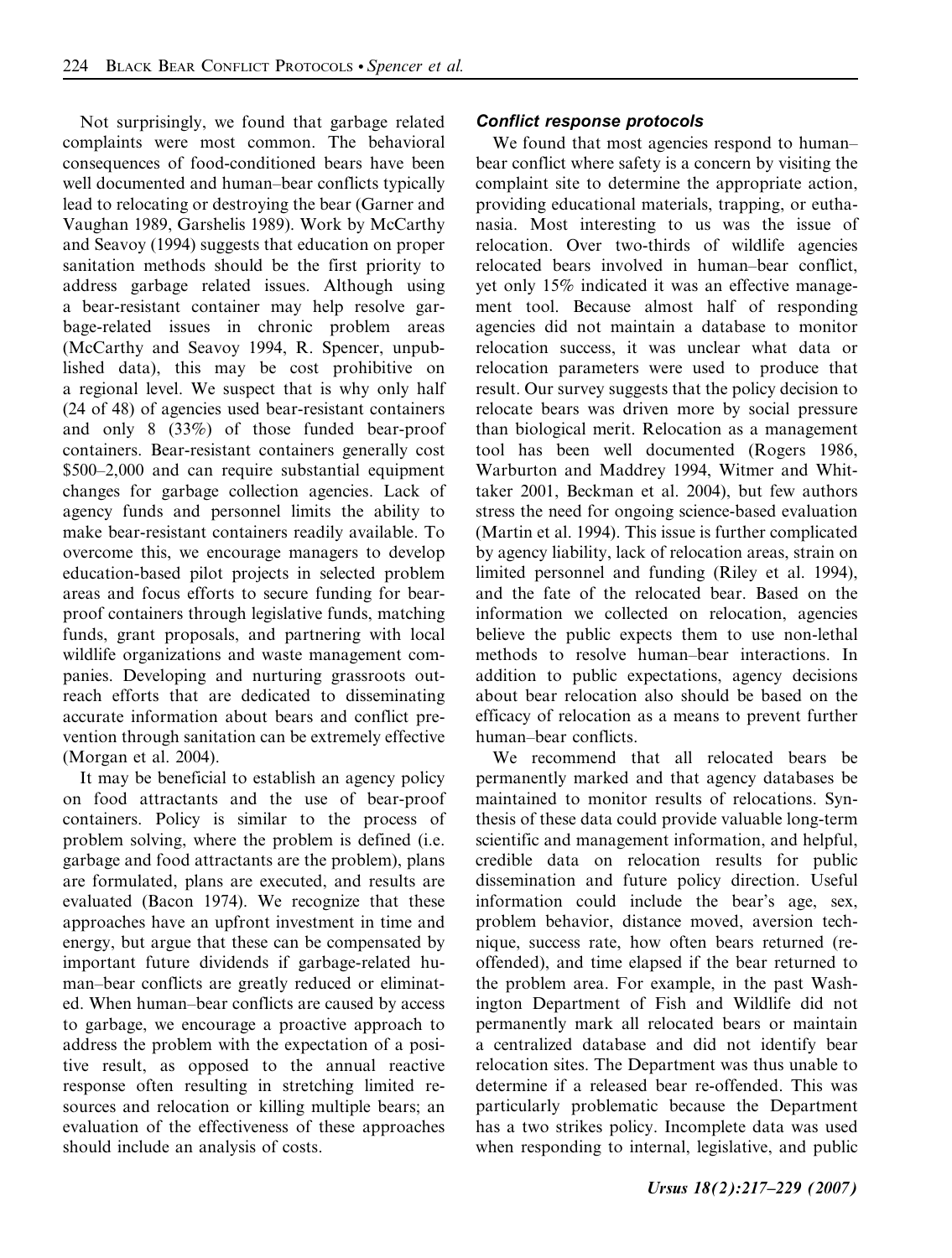requests on success rates for bear relocation. We suspect many wildlife managers in other states and provinces face similar circumstances, and would likely benefit from comprehensive data. Further, with so many states and provinces indicating that human–bear conflict are common, increasingly common, or serious, maintaining a database would provide perspective as this trend will likely continue to be a management priority for agency personnel and the public. It would also provide a basis for objective rather than subjective determination of results from long-term bear relocation efforts.

## On-site release, monitoring, and data management

Compared with relocation, capturing and releasing a bear on-site, coupled with aversive conditioning, is a new technique that has become more common in the last decade (Clark et al. 2003, Beckman et al. 2004). We believe it is important that agencies monitor bears released on-site and develop agency databases to evaluate the effectiveness of onsite release and aversive conditioning as a practical management technique. A fundamental component of the database should include the stage of behavior when the on-site release occurred (e.g., day or night active, the bear's behavior when confronted by humans; Clark et al. 2002). Preliminary data from 3 states in the western US (Nevada, Montana, Washington) suggest that the technique has merit in a variety of circumstances, is often more effective at reducing reoccurrence of conflict, requires less time, and is more cost effective than relocation (Carl Lackey, Nevada Department of Wildlife, Reno, Nevada, USA; Carrie Hunt, Wind River Bear Institute, Florence, Montana, USA, personal communications, 2006; WDFW unpublished data). The goal of this approach would be a bear that maintains its home range yet avoids areas of human activity, thus reducing the need for agency staff to relocate or kill new bears occupying vacant territories in chronic problem areas. However, there is a paucity of published information for on-site release with aversive conditioning and not all agencies maintain databases to monitor results, demonstrating the need for more research and monitoring on this approach.

## Legislation

The majority of respondents indicated their agency had no policy, legislation, or statute that allowed fines for individuals who fed bears or created situations that attracted bears (even in chronic problem areas). Because garbage and food attractants were the most common circumstance that generated human–bear conflict, and because agencies need to respond to these circumstances, a formal process to reduce or eliminate that cause may be a key component to addressing garbage-related issues. Second to garbage management, most agencies supported using fines for addressing human– bear conflict situations. When education fails, agencies need an incremental and effective tool to address chronic problems. For agencies that pursue the use of fines, we recommend a database to track and monitor their effectiveness to determine if human–bear conflict subsides as a result of issuing fines. This information may be used to generate agency and legislative support by documenting the effectiveness of fines for saving bears, increasing bear and public safety, and ultimately improving bear management.

## Education

We believe education should be the underlying foundation of all state and provincial black bear management programs. Across North America, wildlife agencies should provide education and outreach that corrects false perceptions, informs the public about bear habituation to artificial food sources, and provides information for litigation on injuries and attacks to humans. Agencies use a variety of educational sources (radio and TV, news and press releases, workshops), and spend substantial time and effort on messages about securing garbage, removing bird feeders in spring, and not feeding bears. In fact, these are the messages of the National ''Be Bear Aware'' Campaign (C. Bartlebaugh, Center for Wildlife Information, Missoula, Montana, USA, personal communication, 2006), the Provincial ''Get Bear Smart'' Society (Whistler, British Columbia, Canada), and ''Bear Wise'' (Ontario, Canada). The value of education to reach bear management objectives and reduce human–bear encounters is recognized by a diverse group of stakeholders (Gore et al. 2006), including virtually all non-governmental organizations, and state, federal, and provincial governments responsible for bear management across North America; it has been a topic in all Eastern and Western Black Bear Workshops since they began in 1972. This is further evidenced by the number of brochures, pamphlets, logos, buttons, interpretive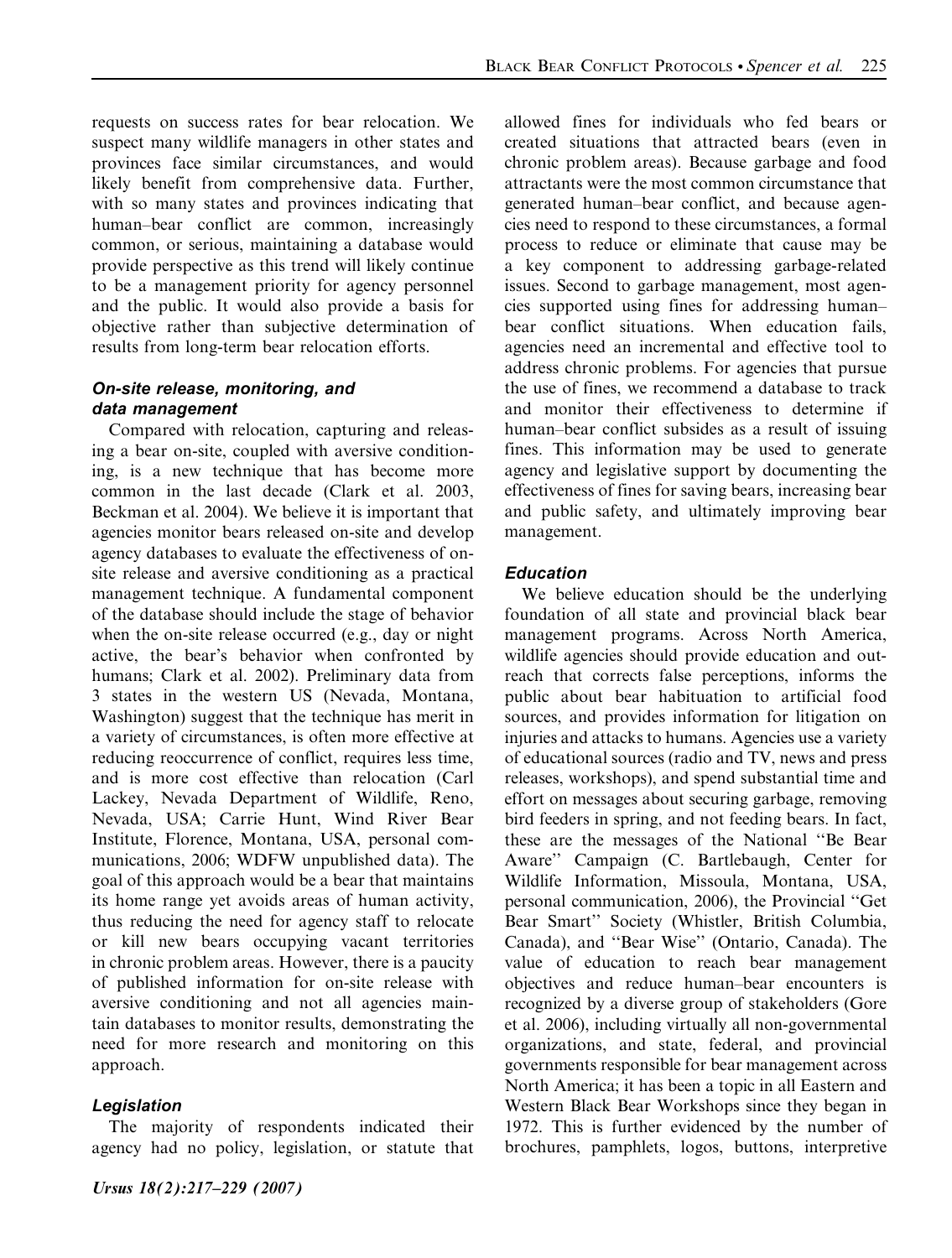programs, roadside signs, and bulletin board displays produced and provided by nearly all of these groups and agencies.

Although 12 of 48 (25%) respondents indicated they would like to use radio and TV more often when educating the public on the prevention of human–bear interactions, there was no clear preferred method. We suspect this may in part be due to regional differences in the type and degree of problems and to agency and bear managers' actual or perceived need for a specific type of education message. We agree that more effort to characterize the structure of bear education programs is important and that performance indicators tied to educational efforts may be valuable to assess effectiveness (Gore et al. 2006). In addition, we encourage bear managers and agencies to engage the public as they develop, improve, or implement a black bear education campaign. Public input may help agencies to provide the most effective, useful, and well received education programs. We suspect most responses will be consistent with current education and outreach tools. However, there may be small but critically important regional differences on issues, concerns, or information the public desires that are overlooked in current education brochures, signs, press releases, and workshops. Requests for input on topics to include in educational programs could be made informally by distributing a short questionnaire at community meetings, presentations, or workshops (Davidson et al. 1994). More formal (and likely expensive) methods could include public involvement processes around the state or province or scientifically-designed mail or telephone surveys that gauge the public's understanding of bears and human–bear conflict issues, and ask for public input on bear education needs or interests (Lafon et al. 2003).

Our survey indicates that agencies use a variety of approaches for managing human–bear conflict; however, there doesn't appear to be a best approach. Our results suggest that management responses to human–black bear conflict can be strengthened by: (1) adopting protocols for marking, monitoring, and maintaining a database for all bears captured in association with conflict incidents, (2) moving from reactive to proactive approaches for garbage management, and (3) developing comprehensive bear education programs that strive to make education a more dynamic and interactive process. Despite the unique circumstances of local politics and laws, all

agencies need to strive to develop systems to document and evaluate the effectiveness of their actions to prevent and manage conflict. By monitoring actions and results, agencies can design improvements and move forward in an adaptive management framework.

## Acknowledgments

We thank the following agencies and individuals that participated in this survey. They are: K. Guyse, Alabama Department of Conservation and Natural Resources; K. Blejwas, Alaska Department of Fish and Game; R. Eastridge, Arkansas Game and Fish Commission; P. Barber, Arizona Game and Fish Department; M. Badry, British Columbia Ministry of Environment, Lands, and Parks; J. Miller, California Department of Fish and Game; J. Apker, Colorado Division of Wildlife; P. Rego, Connecticut Division of Environmental Protection-Wildlife Division; S. Simek, Florida Fish and Wildlife Conservation Commission; S. Frazier, Georgia Department of Natural Resources–Wildlife Resources Division; S. Nadeau, Idaho Department of Fish and Game; S. Dobey, Kentucky Department of Fish and Wildlife Resources; M. Davidson, Louisiana Department of Wildlife and Fisheries; J. Vashon, Maine Department of Inland Fisheries and Wildlife; H. Hristienko, Manitoba Conservation-Wildlife and Ecosystem Protection Branch; J.E. Cardoza, Massachusetts Division of Fisheries and Wildlife; D. Bostick, Michigan Department of Natural Resources-Wildlife Division; D. Garshelis, Minnesota Department of Natural Resources; B. Young, Mississippi Department of Wildlife, Fisheries, and Parks; D. Hamilton, Missouri Department of Conservation; R. DeSimone, Montana Fish, Wildlife, and Parks; K. Craig, New Brunswick Department of Natural Resources; A. Timmins, New Hampshire Fish and Game Department; P. Carr, New Jersey Division of Fish and Wildlife; R. Winslow, New Mexico Department of Game and Fish; L. Berchielli, New York State Department of Environmental Conservation; C. Lackey, Nevada Department of Wildlife; T. Nette, Nova Scotia Department of Natural Resources; D. Swanson, Ohio Department of Natural Resources-Division of Wildlife; J. Hemphill, Oklahoma Department of Wildlife Conservation; M. Obbard Ontario Ministry of Natural Resources; D. Whittaker, Oregon Department of Fish and Wildlife; M. Ternent, Penn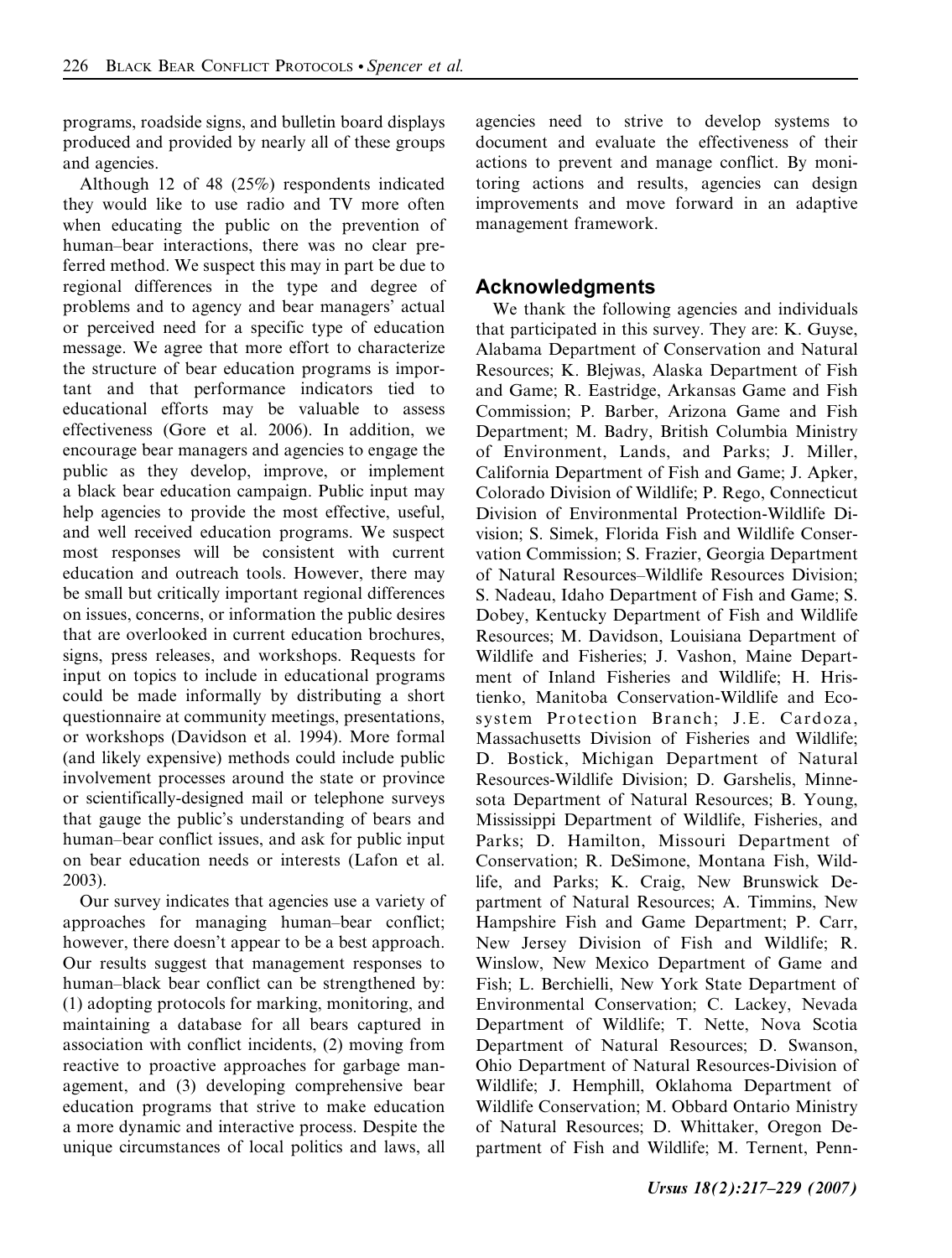sylvania Department of Conservation and Natural Resources; H. Jolicoeur, Quebec Natural Resources; C. Brown, Rhode Island Department of Environmental Management–Division of Fish and Wildlife; R. Beaulieu Saskatchewan Environment and Resource Management; D. Doan-Crider and A. Rojo Curiel, Secretaria de Medio Ambiente y Recursos Naturales; D.M. Brandenburg, Tennessee Wildlife Resources Agency; K. Bunnell, Utah Division of Wildlife Resources; T. Decker, Vermont Fish and Wildlife Department; D. Martin, Virginia Department of Game and Inland Fisheries; C. Ryan, West Virginia Division of Natural Resources; M. Bruscino, Wyoming Game and Fish Department; and T. Grabowski, Yukon Department of Environment.

### Literature cited

- BACON, E.S. 1974. Man and black bear relationships. Eastern Black Bear Workshop 2:207–213.
- BECKMAN, J.P., C.W. LACKEY, AND J. BERGER. 2004. Evaluation of deterrent techniques and dogs to alter behavior of ''nuisance'' black bears. Wildlife Society Bulletin 32:1141–1146.
- CIARNIELLO, L.M. 1997. Managing negative human–black bear interactions: Liard River Hotsprings Provincial Park, British Columbia. Western Black Bear Workshop 6:84–92.
- CLARK, J.E., F.T. VAN MANEN, AND M.R. PELTON. 2002. Correlates of success for on-site releases of nuisance black bears in Great Smoky Mountain National Park. Wildlife Society Bulletin 30:104–111.

———, ———, AND ———. 2003. Survival of nuisance American black bears in Great Smoky Mountains National Park. Ursus 14:210–214.

- DAVIDSON, P., N. BELL, AND A. BERTICHIELLI. 1994. Information and education about bears. Eastern Black Bear Workshop 12:141–143.
- GARNER, N.P., AND M.R. VAUGHAN. 1989. Black human– bear interactions in Shenandoah National Park, Virginia. Pages 163–168 in Bear–people conflicts: Proceedings of a Symposium on Management Strategies. Yellowknife, Northwest Territories, Canada.
- GARSHELIS, D.L. 1989. Nuisance bear activity and management in Minnesota. Pages 169–180 in Bear–people conflicts: Proceedings of a Symposium on Management Strategies. Yellowknife, Northwest Territories, Canada.
- GORE, M.L., B.A. KNUTH, P.D. CURTIS, AND J.E. SHANAHAN. 2006. Education programs for reducing black bear–human conflict: indicators of success? Ursus 17:75–80.
- INGRAM, D.K. 1995. Sequoia and Kings Canyon National Parks—black bear management techniques and pro-

gram update. Western Black Bear Workshop 5:99– 104.

- JOHNSON, K.G. 1990. An evaluation of ten eastern workshops on black bears and some suggested future directions. Eastern Black Bear Workshop 10:180–183.
- LAFON, N.W., S.L. MCMULLIN, AND D.E. STEFFEN. 2003. Knowledge and opinions of stakeholders of black bear management in Virginia. Ursus 14:55–64.
- LECOUNT, A.L. 1979. Introductory comments. Western Black Bear Workshop 1:1–5.
- ———, AND K.L. BALDWIN. 1986. The bear in the classroom. International Conference on Bear Research and Management 6:209–217.
- MARTIN, D., D. KOCKA, K. DELOZIER, AND D. GARLOCK. 1994. Protocols for handling nuisance black bears. Eastern Black Bear Workshop 12:99–106.
- MCCARTHY, T.M., AND R.J. SEAVOY. 1994. Reducing nonsport losses attributable to food conditioning: human and bear behavior modification in an urban environment. International Conference Bear Research and Management 9(1):75–84.
- MCLAUGHLIN, C.R., AND M.R. VAUGHAN. 1999. Research needs and priorities. Eastern Black Bear Workshop 15:116–134.
- MORGAN, C.P., J. DAVIS, T. FORD, AND N. LANEY. 2004. Promoting understanding: The approach of the North Cascades Grizzly Bear Outreach Project. Ursus 15:137–141.
- PELTON, M.R., AND R.G. NICHOLS. 1972. Status of the black bear (Ursus americanus) in the southeast. Eastern Black Bear Workshop 1:18–23.
- -, AND F.T. VAN MANEN. 1994. Distribution of black bears in North America. Eastern Black Bear Workshop 12:133–138.
- RICKLEFS, B. 2005. Human–bear management on Philmont Scout Ranch. Western Black Bear Workshop 8: 84–90.
- RILEY, S.J., K. AUNE, R.D. MACE, AND M.J. MADEL. 1994. Translocation of nuisance grizzly bears in the northwestern Montana. International Conference Bear Research and Management 9(1):567–573.
- ROGERS, L.L. 1986. Effects of translocation distance on frequency of return by adult black bears. Wildlife Society Bulletin 14:76–80.
- THOMPSON, S.C., AND K.T. McCURDY. 1995. Black bear management in Yosemite National Park: more a people management problem. Western Black Bear Workshop 5:105–115.
- US CENSUS BUREAU. 2000. Counties, www.census.gov/ popest/counties, accessed 30 October, 2006.
- WARBURTON, G.S., AND R.C. MADDREY. 1994. Survey of bear programs in eastern North America. Eastern Black Bear Workshop 12:115–123.
- WHITTAKER, D.G., AND A.G. BURNS. 2001. Black bear status in western North America: summary of western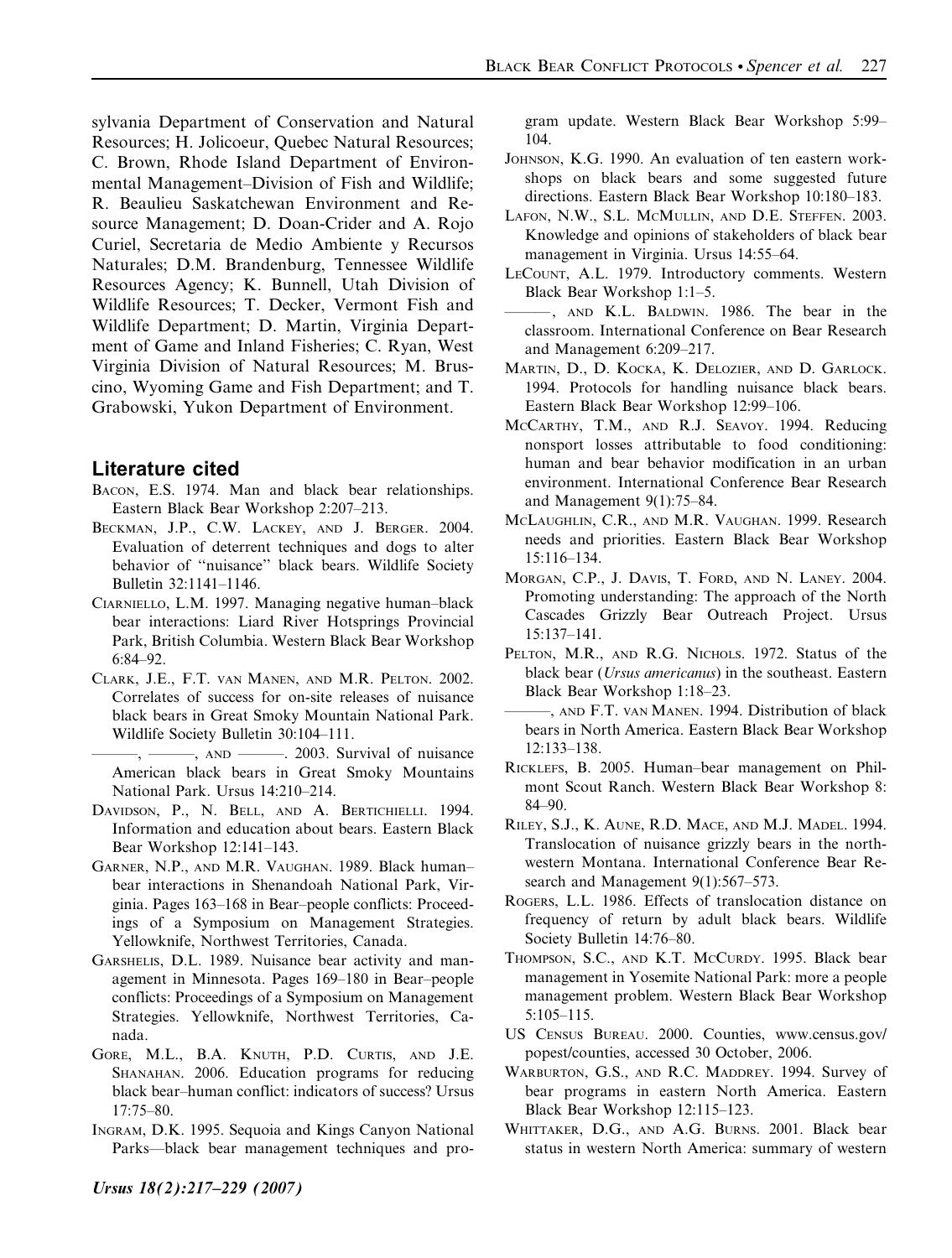state and province bear status report surveys. Western Black Bear Workshop 7:32–55.

- WILL, G.B. 1980. Black human–bear conflicts and management considerations to minimize and correct these problems. Eastern Black Bear Workshop 5:75– 88.
- WITMER, G.W., AND D.G. WHITTAKER. 2001. Dealing with nuisance and depredating black bears. Western Black Bear Workshop 7:73–81.

Received: 22 November 2006 Accepted: 1 August 2007 Associate Editor: C. McLaughlin

## Appendix A

Black bear/human interaction and management survey, Washington Department of Fish and Wildlife, 2006.

- 1) How many bear complaints/calls does your agency experience per year?
- 2) Do you have a current estimate of the bear population in the state? If so, how many? Yes No Estimate:
- 3) What type of bear-human interactions does your agency deal with (please number 1-most common- and 7 least common)?
	- a) General sightings
	- b) Garbage / food attractions (bird feeders, etc.) (''nuisance'' behavior)
	- c) Human/Bear encounters
	- d) Campsite encounters
	- e) Apiary/Orchard/Crop damage
	- f) Livestock attacks
	- g) Human attacks
	- h) Agency does not have bear problems
- 4) How would you classify bear problems overall? (check one or more that apply)
	- a) Minor problem
	- b) Common problem
	- c) Increasingly common problem
	- d) Serious problem
- 5) What time of year does your agency experience the highest number of human/bear conflicts?
	- a) Spring (March-May)
	- b) Summer (June-August)
	- c) Fall (September November)
- 6) Does your Agency have standard or defined protocol or policy when responding to black bear/human interactions? Yes No
- 7) How does your agency respond to bear-human interactions where public safety is a factor? (please number 1-most common- and 5 least common)
	- a) Have agency personnel visit the site to determine the cause, course of action, and offer suggestions.
	- b) Capture and relocate the bear
	- c) Capture and destroy the bear
	- d) Send hunters and/or hound handlers to kill/ chase the animal
	- e) Issue a landowner kill permit
- 8) What type of agency personnel responds in the field?
	- a) Biologist
	- b) Game Warden/Conservation Officer
	- c) Problem/Nuisance Wildlife Specialist
	- d) Wildlife Services
	- e) Private Contractor
- 9) If the decision is made to destroy the bear, who dispatches the animal?
	- a) Biologist
	- b) Game warden
	- c) Wildlife Services
	- d) Private contractor
- 10) If capture is performed, what methods does your agency commonly use to capture bears? (please number 1 most common –3 least common)
	- a) Culvert (Barrel) Trap
	- b) Snares
	- c) Trained dogs
- 11) Does your agency relocate captured bears? Yes No
- 12) If yes, why does your agency relocate bears?
	- a) Because it is the most effective management tool
	- b) Because of public pressure or support for this approach
	- c) Because the agency practices a 2 or 3 strike policy
- 13) Does your agency capture and release bears on site?
	- Yes No
- 14) Does your agency use aversive conditioning techniques?

Yes No

- 15) If yes, what aversion techniques do you use? (please number 1-most common-4 least common)
	- a) Loud noises (cracker shells, gunshots)
	- b) Rubber bullets / beanbags